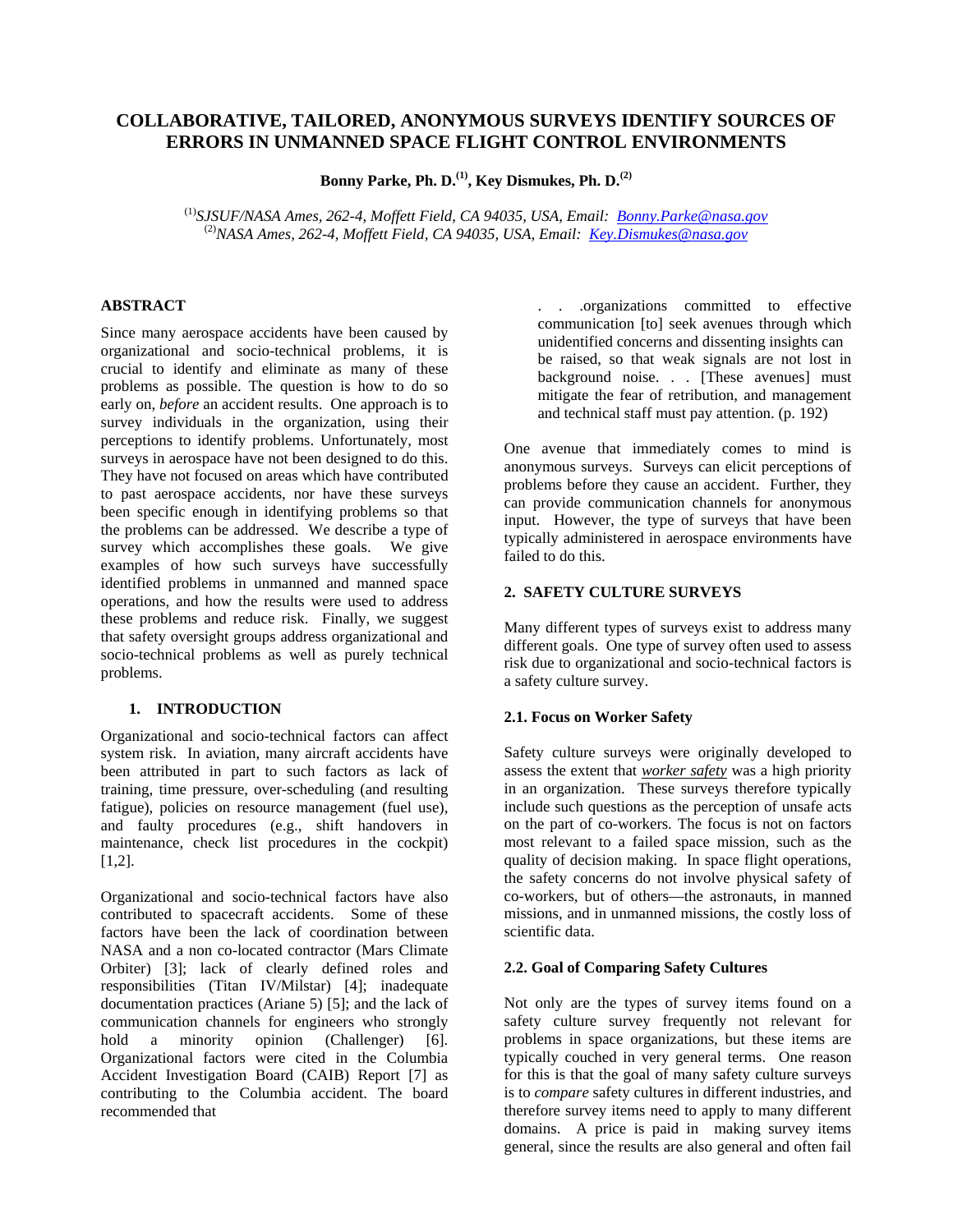to produce an actionable agenda for improvement. One reason that the US Naval Aviation surveys of organizational safety climate are successful is that their items are specific enough to give meaningful information. The items *can* be specific because the Navy is comparing similar organizations (air crew units with their Command Assessment Survey and similar maintenance units with their Maintenance Climate Assessment Survey) [8]. Space flight control environments are unique. The benefits from comparing their safety climate to the climates of other industries is unclear. There are benefits, however, in comparing specifically designed safety climate measures *within* a space flight control environment over time in order to assess trends.

### **2.3. Development of Scales**

Finally, leading to even further generality in typical safety culture surveys is the tendency to develop scales such as "upward communication," and "downward communication" which include many survey items grouped together. Although this may aid in a global understanding and statement of the problem, the more that details are blurred so as to contribute to a scale, the less concrete information people have to make constructive changes. The type of survey administered to NASA personnel by Behavioral Science Technology (BST) after the Columbia Accident Investigation Report was published, was a worker safety culture survey consisting of many scales and used in many organizations [9]. Although perhaps useful in other domains to compare cultures regarding worker safety, it is not the type of survey designed to uncover specific organizational and socio-technical problems which contribute to risk in a space environment.

### **3. RELEVANT FOCUS FOR SPACE ENVIRONMENT SURVEYS**

In space environment surveys, emphasis has to be placed on the adequacy of specific decision-making processes, specific group meetings, specific documentation, specific training, boundaries between specific group roles, and the ease of elevating specific issues through the appropriate channels. Especially in the manned space program, it is also necessary to take into consideration factors such as schedule and budget pressures, launch fever, and the impact of public opinion via media pressure.

## **4. THE IMPORTANCE OF OPERATIONS**

Many of those who have studied high-reliability organizations such as nuclear power and aircraft carriers have stressed the importance of operations. It is in operations, the sharp end of the organization, where problems become obvious that have heretofore

been unobserved. Procedures, training, software, hardware—all are put to the test in operations. Hence operations is the first and most important part of the organization to survey in a space environment. In unmanned space flight, operations personnel consist of the link controllers; in manned space flight, operations personnel consist of the flight controllers and the astronauts. Other parts of the organization can be surveyed later, depending on the problems found in operations.

### **5. SURVEYS DESIGNED FOR IDENTIFYING RISK IN SPACE OPERATIONS**

Special surveys have been designed which have successfully identified organizational and sociotechnical risk in space operation environments, including the International Space Station (ISS), the Shuttle, the ISS Vehicle, Integration, Performance and Environmental Resource (VIPER) Team, surface operations for the Mars Exploration Rover Mission (MER), and the Deep Space Network (DSN) [10,11]. These surveys utilize a modern systems approach: Individual and team performance and errors are understood in the context of how the overall organization and technical system operate. The results of two of these surveys will be discussed later in detail: the DSN Survey for unmanned missions and the ISS Survey for manned missions. All of the surveys have the following features.

### **5.1. Based on Organizational Risk Literature**

Many of the risk factors found in the organizational risk literature apply to space environments and can be used to develop survey items. (See especially the literature regarding High-Reliability Organizations— HROs) [12,13], Generative Organizations [14], and Learning Organizations [15].)

### **5.2. Supported and Administered by Knowledgeable Outsiders**

Experts from outside a domain are more likely to be free from internal alignments, which enables the survey and findings to be accepted more readily by all parties. For example, the authors of this paper are experts in aerospace system safety and, although they are affiliated with NASA, they are not from operational centers. Personnel from the operational domains should play an important role in developing the survey, however, as discussed later.

#### **5.3. Scientifically Valid**

Constructing a scientifically valid survey requires specialized knowledge. For example, one needs to know how to select participants, organize topics,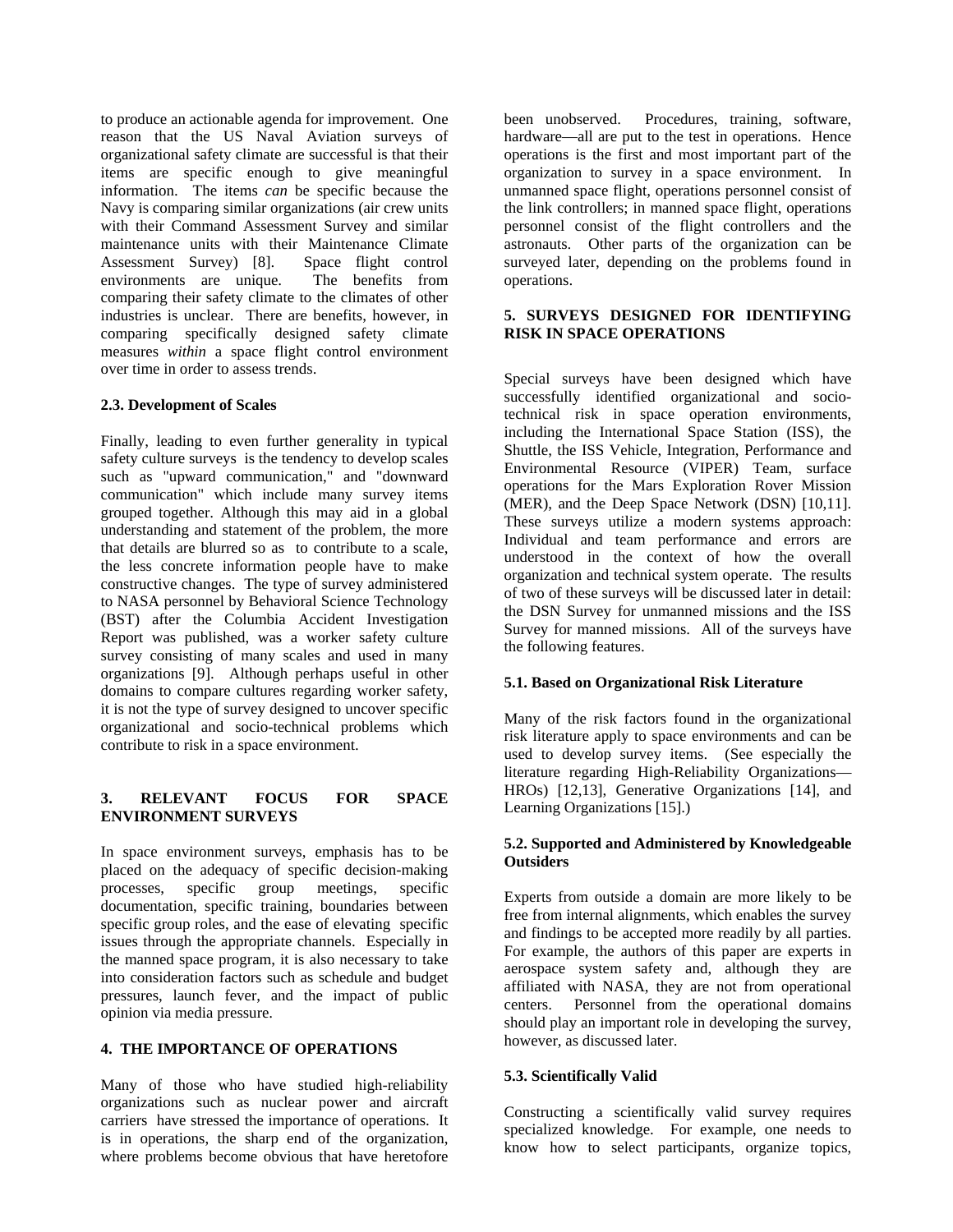phrase questions, examine response consistency, and choose and use appropriate analysis techniques. Such a survey can provide valid and reliable results on which decisions can be based.

## **5.4. Collaborative**

Since a goal is to identify specific risk factors, as well as what works well, it is necessary to design a survey in close collaboration with those within the space organization. First, it is important to learn what decisions are facing managers and what information would be helpful to them. Second, it is important to discover what it is that operations personnel perceive as problems and what they wish to communicate to managers. This necessitates many hours of interviews and anthropological field work to become familiar with the domain. It is helpful to have operations personnel be involved in an iterative development of the survey. This not only increases the relevance of items included in the survey, but increases response rate, since those who will be responding to the survey have helped create it.

### **5.5. Tailored**

The more the survey is tailored to the specific domain, the more useful the information it will yield. For example, inadequate documentation has been implicated in previous aerospace accidents (e.g., Ariane 5 [5]). Therefore, survey items request information on the adequacy of *specific* documents within a space domain.

#### **5.6. Enables New Issues to Emerge**

It is important to ask respondents to state in their own words what they perceive as the most important problems in their environment, what the consequences might be, and what they would suggest to remedy these problems. There are two advantages to including these questions on a survey. First, they allow new concerns to percolate up, concerns that might not have been tapped by the interviews used to develop the survey. Second, they enable one to assess the relative importance of the problems that have been rated earlier in the survey.

Another way to enable other issues to emerge is by providing space in the survey for free text comments after the rating statements. Doing so also contributes to a fuller understanding of what the ratings mean. Although it increases the time for analysis, space for such comments is provided in every section.

#### **5.7. Provides a Communication Channel for Safety of Flight Issues**

The supreme example of allowing for other issues to emerge, especially just before a flight, is to include a question as to whether there are any safety of flight issues for the current mission. A question of this type provides an opportunity for direct, immediate, and anonymous communication between those closest to the spacecraft and those in management positions.

#### **5.8. Involves Multiple Levels**

Risk factors can be identified at multiple levels of an organization and can exert their effects at higher or lower levels. It is important to address organizationwide, team-level, and individual-level risks in a survey. Obviously, management decisions made at the organizational level influence the operational effectiveness of both teams and individuals.

### **5.9 Assesses Quality of Meetings**

High quality meetings contribute to good decision making. The following survey items are used to assess *specific* decision-making meetings.

- My input is considered.
- People feel free to disagree.
- Different opinions are respected.
- Decisions are made by one with group input.
- Decisions are made by the group.
- Decisions are made by one.
- There is a lot of disagreement in this group.
- Almost everyone there participates.
- This is an effective group.
- Actions are followed up by this group.

Additional survey items for meetings of primary work groups include

- My group supports me.
- Group members respect those who spot and elevate problems.

#### **5.10. Assesses Decision Factors**

Especially relevant to manned space flight, factors such as schedule, cost, and pressure from governmental bodies have been shown to play an important role in decisions that have contributed to spacecraft accidents. In both the Challenger and Columbia investigations, it was determined that schedule concerns overrode safety concerns. One way to ascertain the prevalence of this pattern in ongoing missions is to ask respondents to rate how often they think various factors play a role in upper management decisions, as shown in Figure 1. Later in the survey, respondents can be asked to rate how often these factors play a role in their own decisions and recommendations. These data can be used to measure the extent to which schedule and other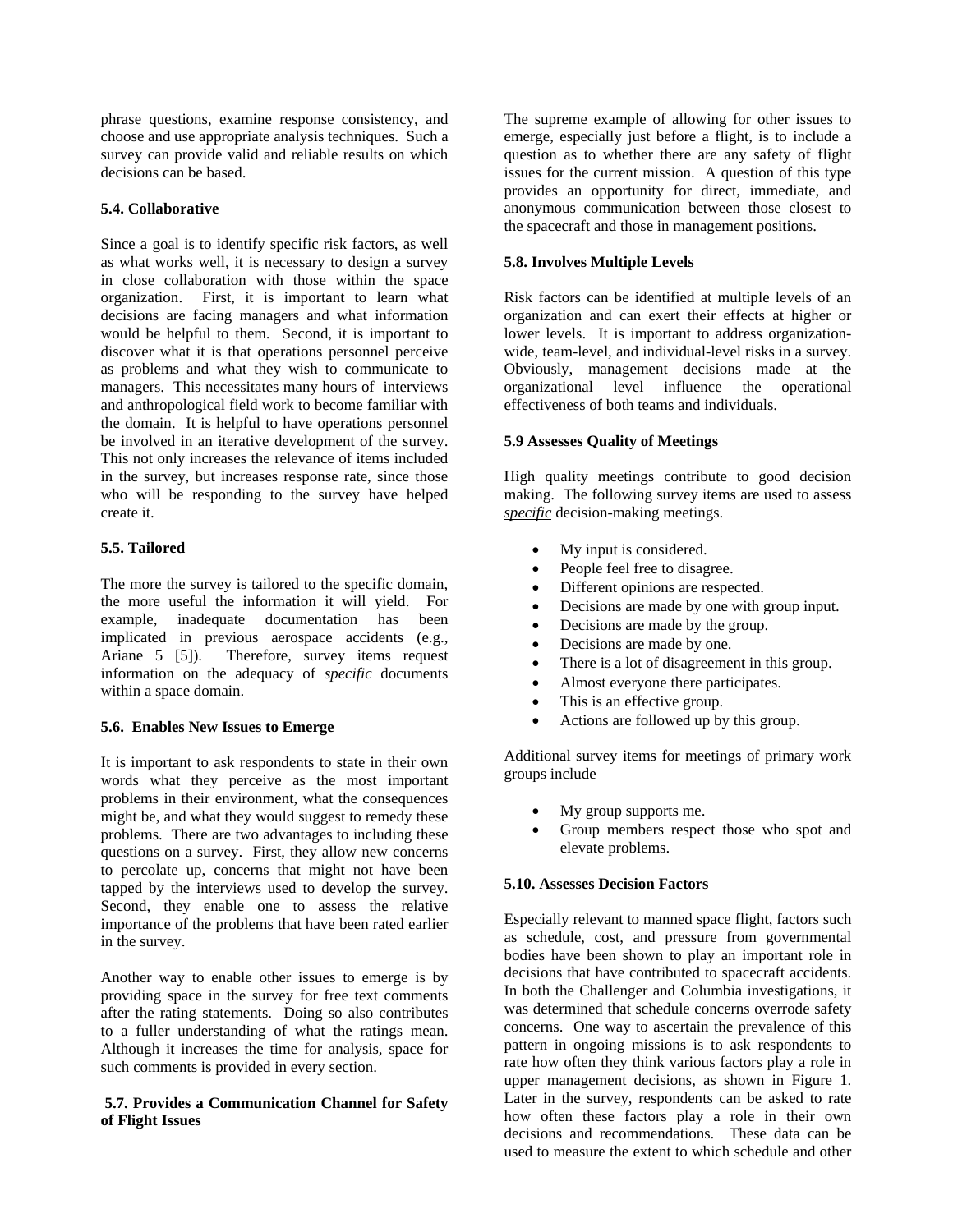factors are perceived as playing a role at different organizational levels, how these factors change with time, and whether they are in alignment with management goals and safety considerations.

*When upper management makes decisions about the mission, how often do you think the following factors play a role?* 

|                                          | Neverl | -  |    |     | Always |
|------------------------------------------|--------|----|----|-----|--------|
| <b>Crew safety</b>                       | О      | C  | IC | llo | C      |
| Vehicle safety                           | О      | D  | C  | O   | С      |
| Science output                           | C      | C  | D  | llo | C      |
| Cost                                     | О      | C  | C  | IC  | О      |
| <b>Schedule</b>                          | C      | IC | ID | ID  | D      |
| Contract negotiations                    | П      | О  | C  | IC  | О      |
| Public opinion and support               | п      | C  | C  | IC  | C      |
| International cooperation                | О      | IC | D  | IC  | D      |
| Interpersonal conflict                   | о      | D  | D  | IC  | C      |
| Influence from other governmental bodies | О      | О  | О  | D   | О      |

*Figure 1. Possible survey format for assessing the perceived frequency of various factors in decision making.* 

### **6. SURVEY EXAMPLE #1: THE DEEP SPACE NETWORK LINK CONTROLLER SURVEY**

The DSN has centers in California, Australia, and Spain, as shown in Figure 2, and supports about 24 spacecraft for NASA, ESA, and JAXA, e.g. the Mars Exploration Rovers, Voyagers 1 & 2, SoHo, Dawn, and the Mars Reconnaissance Orbiter (MRO).



*Figure 2. The three DSN Centers* 

Figure 3 shows one of the many antennae at each DSN center that are used to receive data from spacecraft.



 *Figure 3. A 70M antenna at Goldstone, CA*.

A DSN control room, shown in Figure 4, is very similar to control rooms for manned missions.



 *Figure 4. A DSN Control Room* 

In July, 2007, 60 link controllers from all three centers took an online survey as described above. Management wanted to know how to increase efficiency of operations so as to keep up with increasing demands for tracking spacecraft. Specifically, management wanted to know whether link controller setup times could be reduced, and whether controllers could monitor two antennae stations at once.

#### **6.1. DSN Operational Strengths**

The survey results revealed many areas of strength in DSN operations as well as some areas in which operational efficiency could be improved. Areas of strength include excellent teamwork among link controllers and good communication with their supervisors, a shown in a section of the results in Figure 5.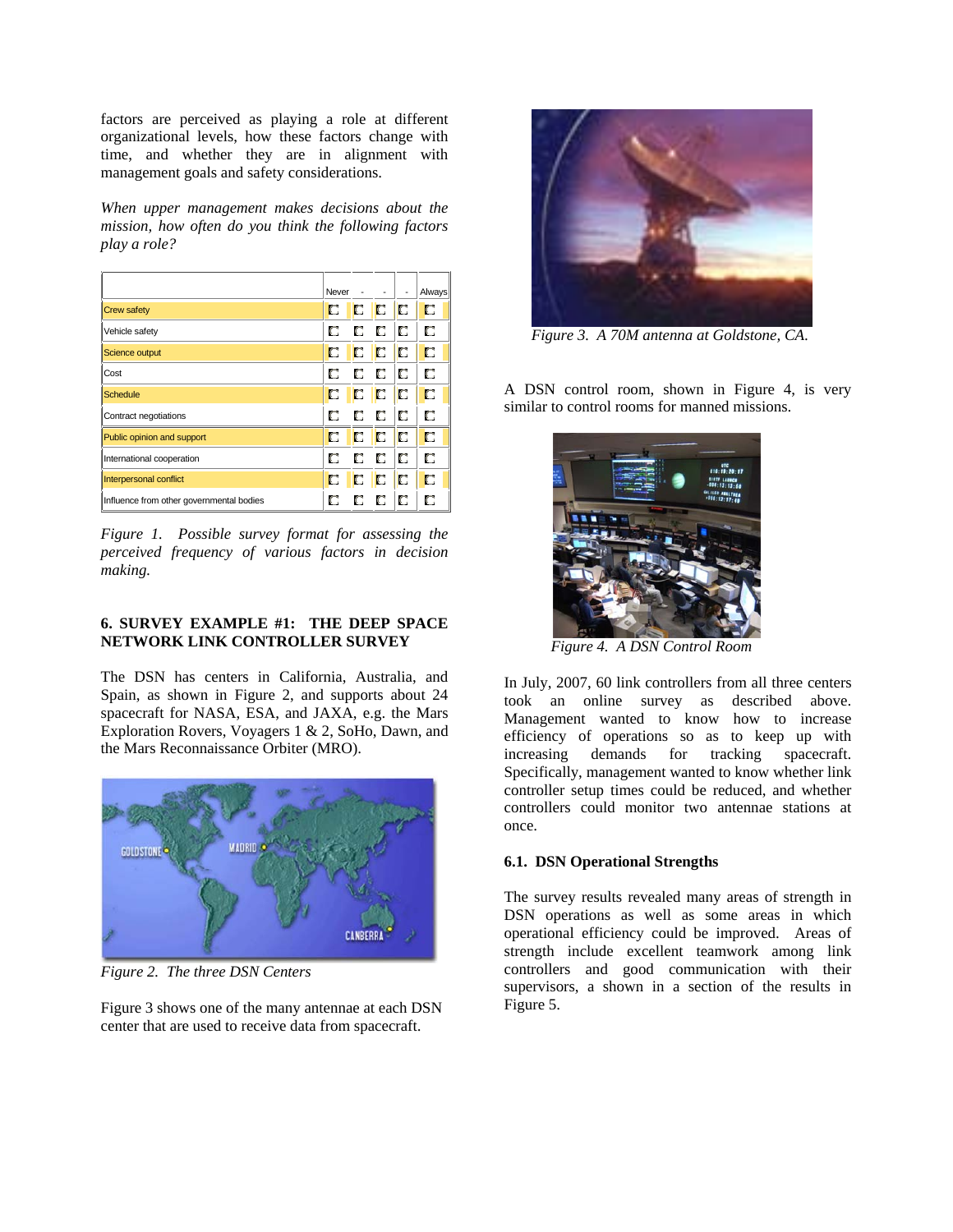

*Figure 5. Ratings of teamwork and coordination with other Link Controllers (LCs) and Supervisors-on-Duty (SODs) within the DSN* 

On-site observations and comments also revealed excellent teamwork. One link controller wrote, "All I have to say is 'Uh-oh' and someone shows up!" Operations personnel are satisfied with and take pride in their jobs. They have also increased the efficiency of the DSN by implementing higher levels of automation and by improving procedures.

#### **6.2. DSN Areas Needing Improvement**

Among the areas identified as needing improvement were

- maintenance during off-hours,
- the number of workarounds and access to them,
- software,
- consideration of the system causes of human errors, and
- undocumented problems during precalibration.

The survey results showed that without improvement in these and other areas, shortening setup time and having link controllers monitor more than one antenna station at a time, would lead to an increase in errors and data loss.

#### **6.3. Examples of DSN Improvements**

Efforts have been made to improve in all of the areas listed above. For example, the software interface and displays are currently being redesigned. Also, the Manager of DSN Operations, in collaboration with the authors, designed a new reporting form for human errors called the "DSN Human Factors/Error Report," which enables identification of system and human factors contributions to human error.<sup>1</sup> Without identifying, classifying. and monitoring these contributions to human errors, one cannot judge their impact, address them, or ascertain whether they have been addressed. The new form follows the Aviation Safety Reporting System (ASRS) format of requesting a narrative description of the error, followed by a list of system and human factor contributions to the error which can be checked off. Two questions follow:

- 1. Sometimes errors are caught before they cause problems. Why was the error not caught in this case?
- 2. Describe any changes that might be made to reduce the likelihood of this type of error reoccurring.

A third example of responses to the survey results has been the effort to identify undocumented precalibration problems which are typically overcome by excellent link controller teamwork. The link controllers themselves have responded to this challenge by developing an e-survey to document these problems after each pass. The e-survey asks two main questions.

1. "Did you have any [non-reportable] problems during the pass?"

This question is followed by a check list of five various hardware and software problems broken down by phase of pass: "pre-track, in-track, post-track."

2. "Did the pass require any change/communications below?"

This question is followed by a check list of six possible changes and communications that were required.

It should be noted that this type of survey is especially effective when those who have taken the survey –who have the best understanding of the technical issues involved—also actively participate on the teams assigned to address identified problems. This collaboration between management and controllers is generally beneficial in promoting a team spirit and raising the morale of all involved.

### **7. SURVEY EXAMPLE #2: THE ISS FLIGHT CONTROLLER SURVEY**

Key findings of the ISS Survey will be described briefly since details can be found elsewhere [11]. In 2003, 191 ISS flight controllers in ISS Mission Command and Control (MCC) completed an online

 $\overline{\phantom{a}}$ 

 $1$  The authors also appreciate Dr. Alan Hobbs' assistance in designing this form.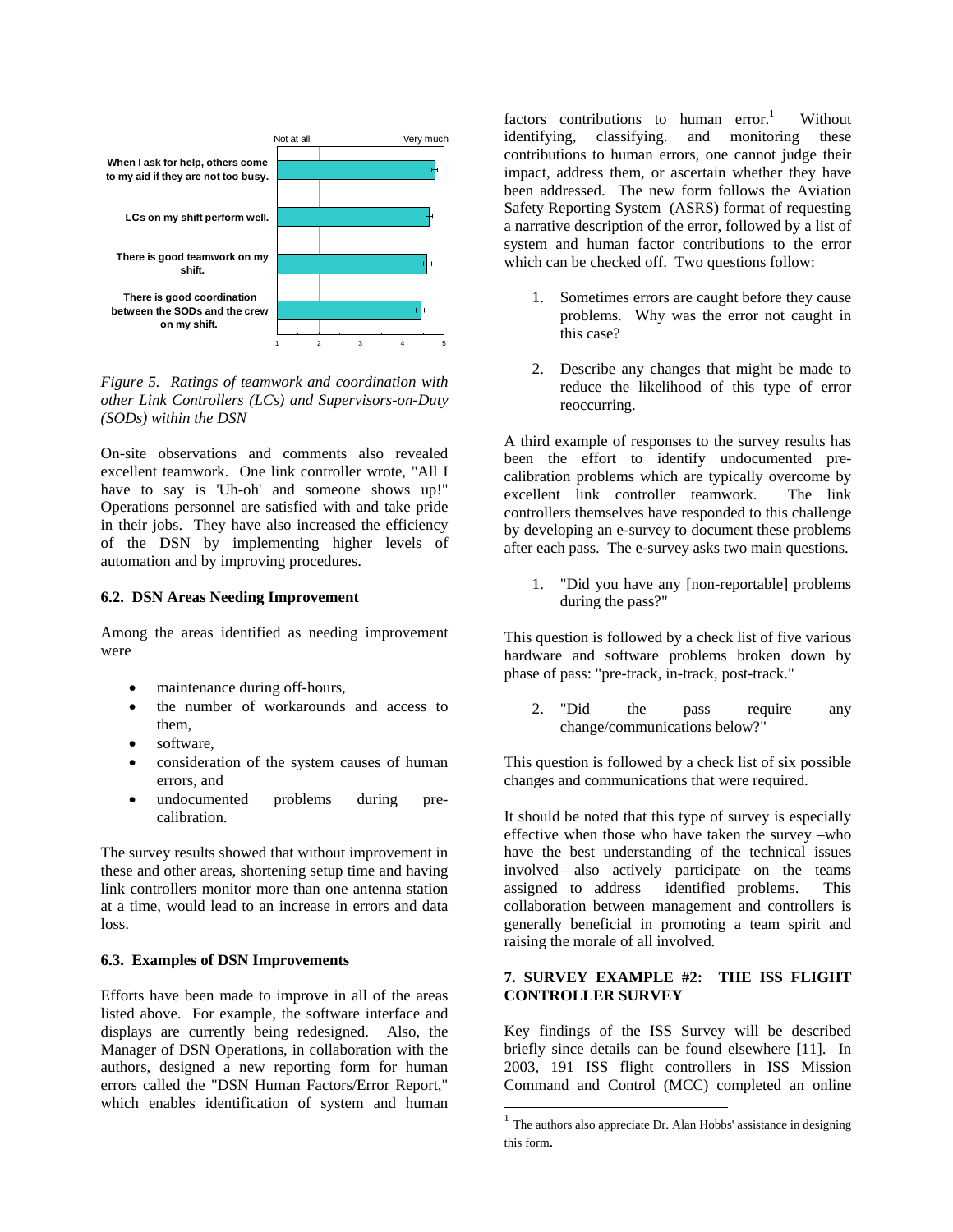survey, similar to those described earlier in this paper, entitled "Organizational Risk and Tool Development Survey." The purpose was to identify organizational risks that could endanger the program and to generate tools to reduce these risks and facilitate tasks.

### **7.1. ISS MCC Strengths**

As with the DSN controllers, the flight controllers had positive attitudes towards their work, pride in their jobs, and good relationships with their supervisors. Flight teams were seen as performing very well. Individual discipline groups had many excellent, riskreducing characteristics. Group members respected those who spotted and elevated problems, supported each other, and flight controllers reported good collaborations within their group and between groups.

## **7.2. ISS MCC Area Most Needing Improvement**

The survey results revealed one area of critical vulnerability, along with several areas which needed improvement.

The critical vulnerability was an over-reliance on human operators to work around malfunctioning software. At the time of the survey there were over 1,000 written workarounds (called Station Program Notes, or SPNs) to software problems, and flight controllers reported difficulties in remembering them. Flight controllers rated software issues as compromising ISS safety. When flight controllers were asked to list the three most serious organizational vulnerabilities, software workaround issues were listed most frequently and rated as being the most serious. This vulnerability was compounded by a structural difficulty in communication, since the boards which have responsibility for making decisions on software (the Avionics group) are in a different directorate than the flight controllers, as shown in Figure 6.



 *Figure 6. Simplified Johnson Space Center organization chart. (Not shown are offices such as Human Resources, Legal, Center Operations, etc.) Avionics is in a different directorate than the flight controllers.*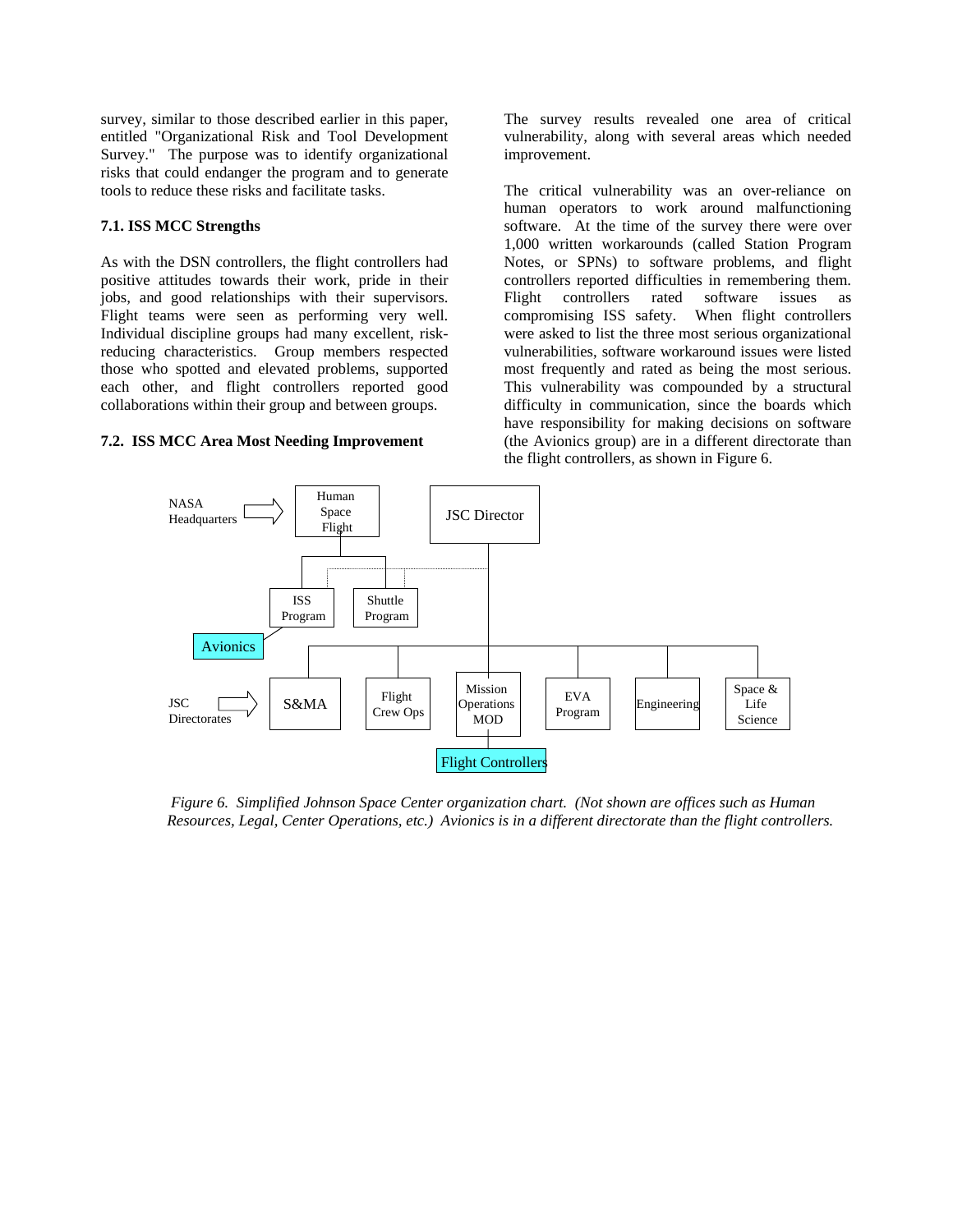#### **7.3. ISS MCC Improvement Regarding Software Workarounds**

As a result of the survey, the software workarounds have been reduced by almost half as of last year. Reducing the number of SPNs by this amount has required a concerted effort not only by Avionics, but also by the flight controllers in updating their procedures. Even so, this leaves many workarounds in existence which continue to be problematic for the flight controllers. Nonetheless, the trend is certainly in the right direction.



*Figure 7. Number of SPNs since beginning of the ISS.* 

Second, steps have been taken to reduce the creation of SPNs. Avionics and MOD created additional interfaces on the software deployment timeline, including new design reviews, new uplink planning, and new meetings to collaborate on how SPNs are incorporated into Mission Operations Directorate (MOD) procedures. Additionally, the two organizations set up weekly meetings between representatives of MOD and Avionics, and strengthened flight controller representation on Avionics Boards

#### **7.4. Benefit of MCC ISS Survey**

The flight controllers worried about forgetting the large number of SPNs. When asked at the end of the survey, "What worries you the most today?" the most frequent response involved external factors (such as loss of funding), but the next most frequent was that they would forget a software workaround. Although flight controllers felt the burden of remembering these workarounds, they were unable to communicate the weight of this burden, the extent to which it was shared by other flight controllers, and the risk it entailed to the ISS. The survey results effectively communicated this to all parties involved. The head of MOD Systems Integration stated that

The survey results brought us light years forward with regard to communicating and developing a

working relationship between MOD and [Avionics].

It should be noted that despite attempts of the flight controllers to bring this issue to the attention of higher management, and despite the risk it involved to the Station, the safety organizations in charge of assessing risk to the Station were not involved in identifying or addressing this risk.

#### 8**. NEED FOR SAFETY OVERSISGHT GROUPS TO CONSIDER ORGANIZATIONAL AND SOCIO-TECHNICAL RISKS TO SPACE FLIGHT**

Safety oversight groups have long focused on technical risks to missions, ensuring, for example, that there is two-fault tolerance in system and sub-system hardware. However, safety oversight groups have been slow to recognize and address organizational and sociotechnical risks, despite their indisputable contribution to accidents. There is a need for a permanent body linked to space operations which considers these risks and *ensures* that tools such as the one described in this paper are used to identify, monitor, and assess these risks on a periodic basis. Organizational and socio-technical risk assessment is too important to leave outside the system, subject to the vagaries of the moment.

#### **References**

1. Orasanu, J., Martin, L., & Davison J. (2002). Cognitive and contextual factors in aviation accidents: Decision errors, in E. Salas & G. Klein (eds*.), Linking Expertise and* N*aturalistic Decision Making,* 209-226*,* Mahwah, New Jersey, Erlbaum Associates.

2. Dismukes, R. K., Berman, B. A., & Loukopolos, L. D. (2007). *The Limits of Expertise: Rethinking Pilot Error and the Causes of Airline Accidents.* Burlington, VT: Ashgate.

3. Stephenson, A. (1999). *Mars Climate Orbiter: Mishap Investigation Board Report*, NASA.

4. Pavlovich, J. F. (1999). *Formal Report of Investigation of the 30 April 1999 Titan IV B/Centaur TC-14/Milstar-3 (B-32) Space Launch Mishap*, US Air Force.

5. Lions, J. L. (1996). *Ariane 501 Failure: Report by the Inquiry Board,* European Space Agency.

6. Vaughn, D. (1996). *Challenger Launch Decision*, Chicago, University of Chicago Press.